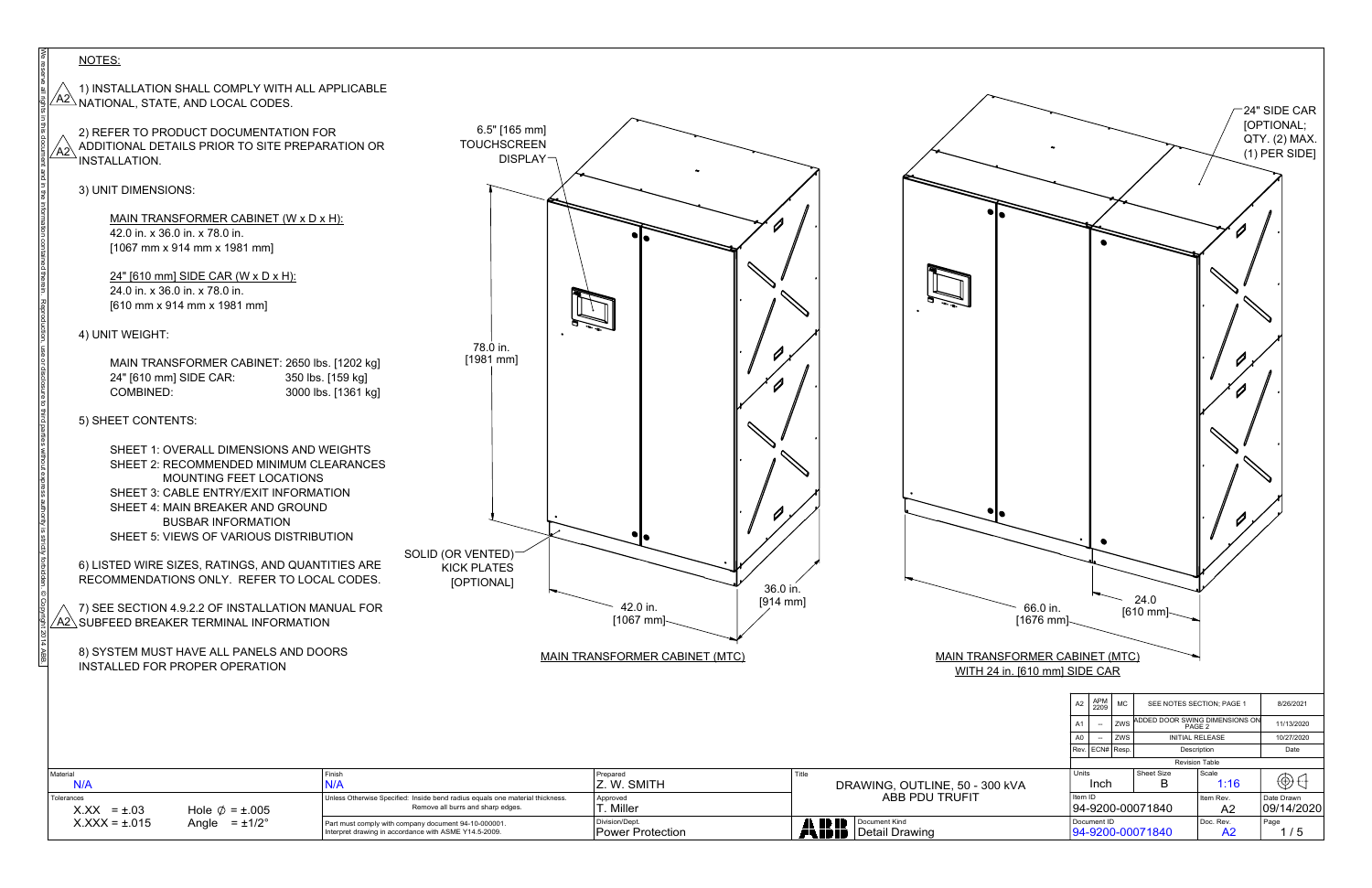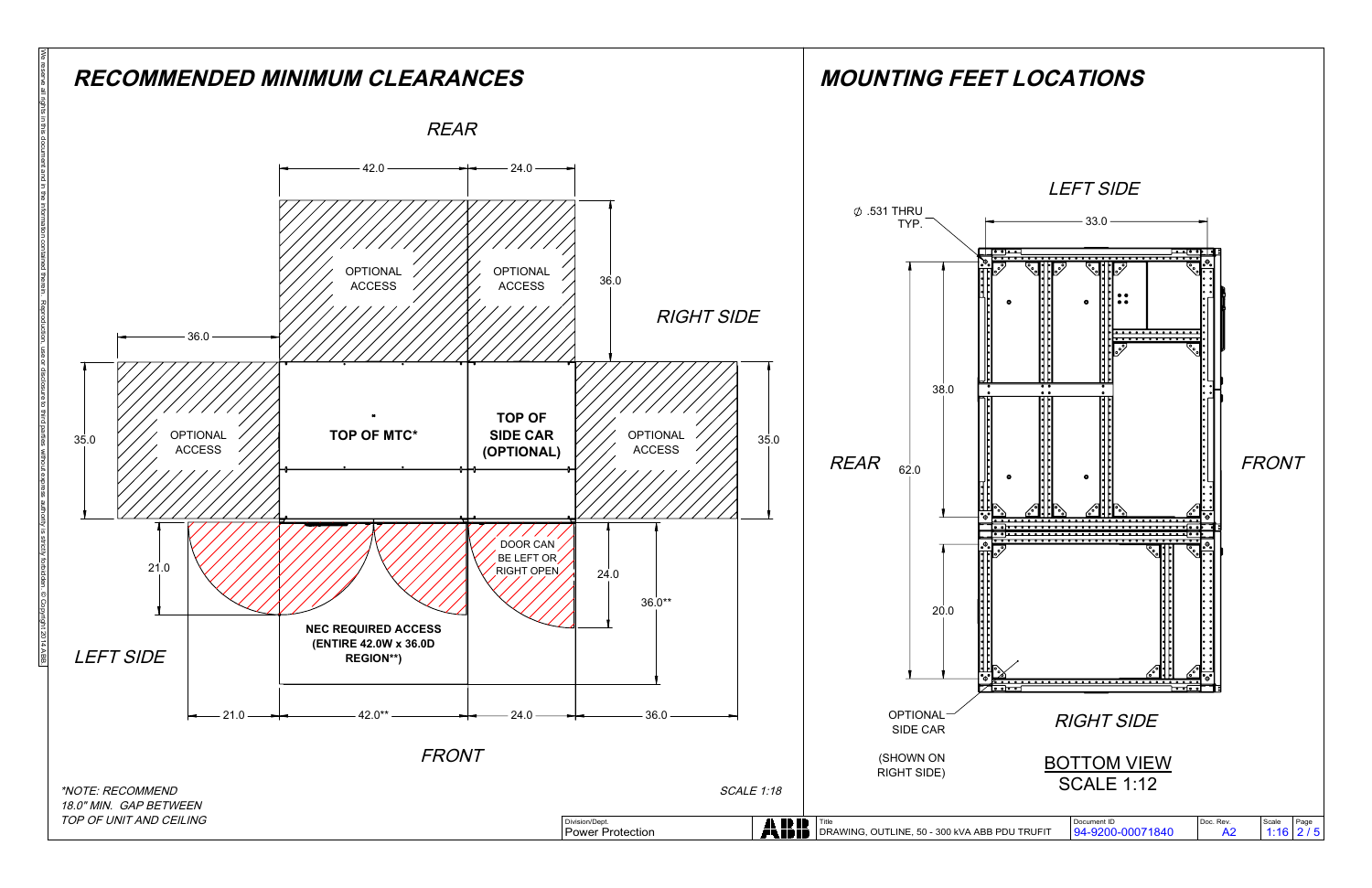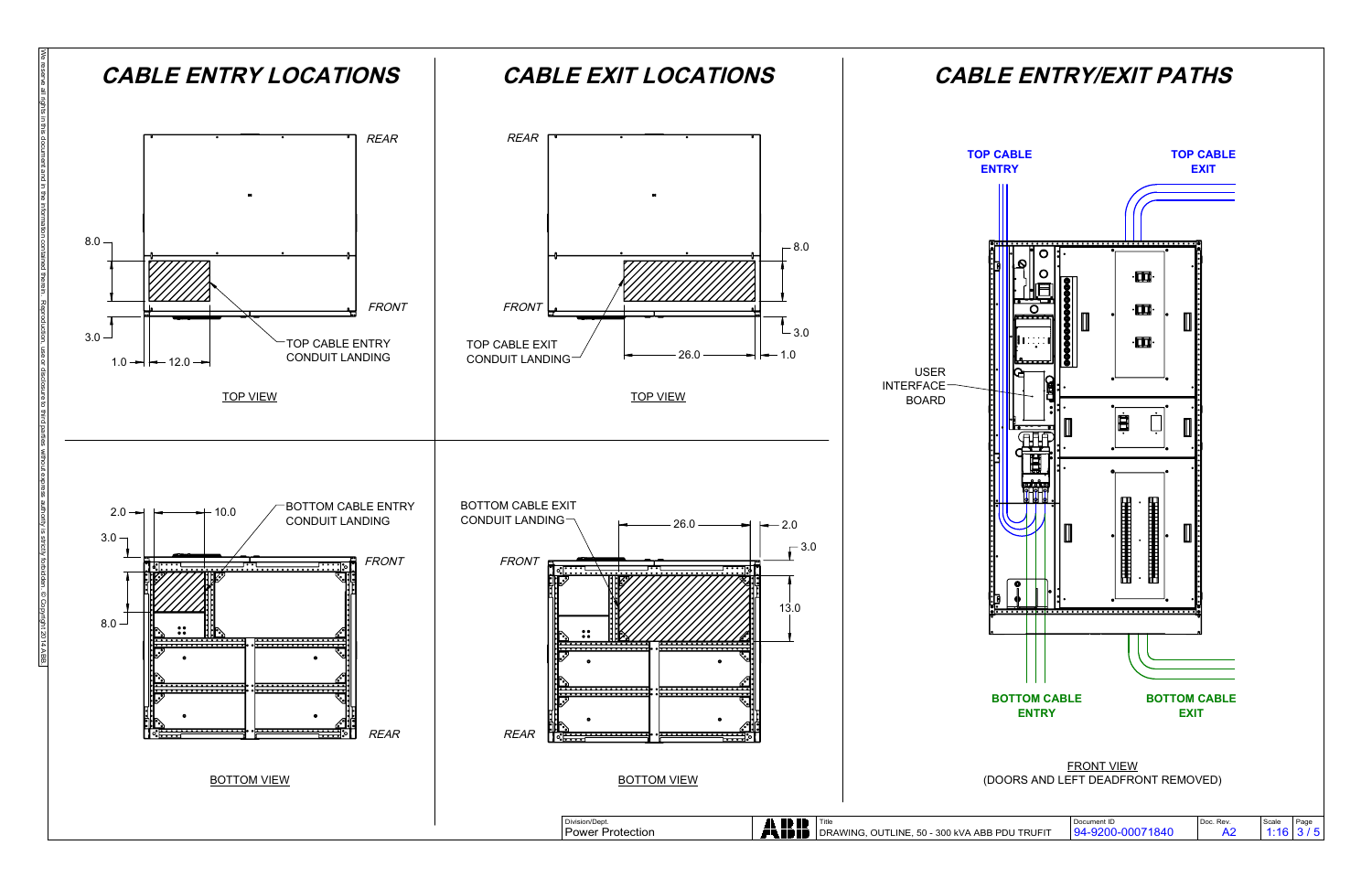

 $(4X \varphi.513)$ 



## **MAIN BREAKER INPUT AND SYSTEM GROUND BUS DETAIL**

We reserve all rights in this document and in the in the indication reserved the information calso without express authority is strictly for third parties without express authority is strictly forbidden. © Copyright 2014 A

Division/Dept. Document ID Doc. Rev. Page Title Power Protection DRAWING, OUTLINE, 50 - 300 kVA ABB PDU TRUFIT